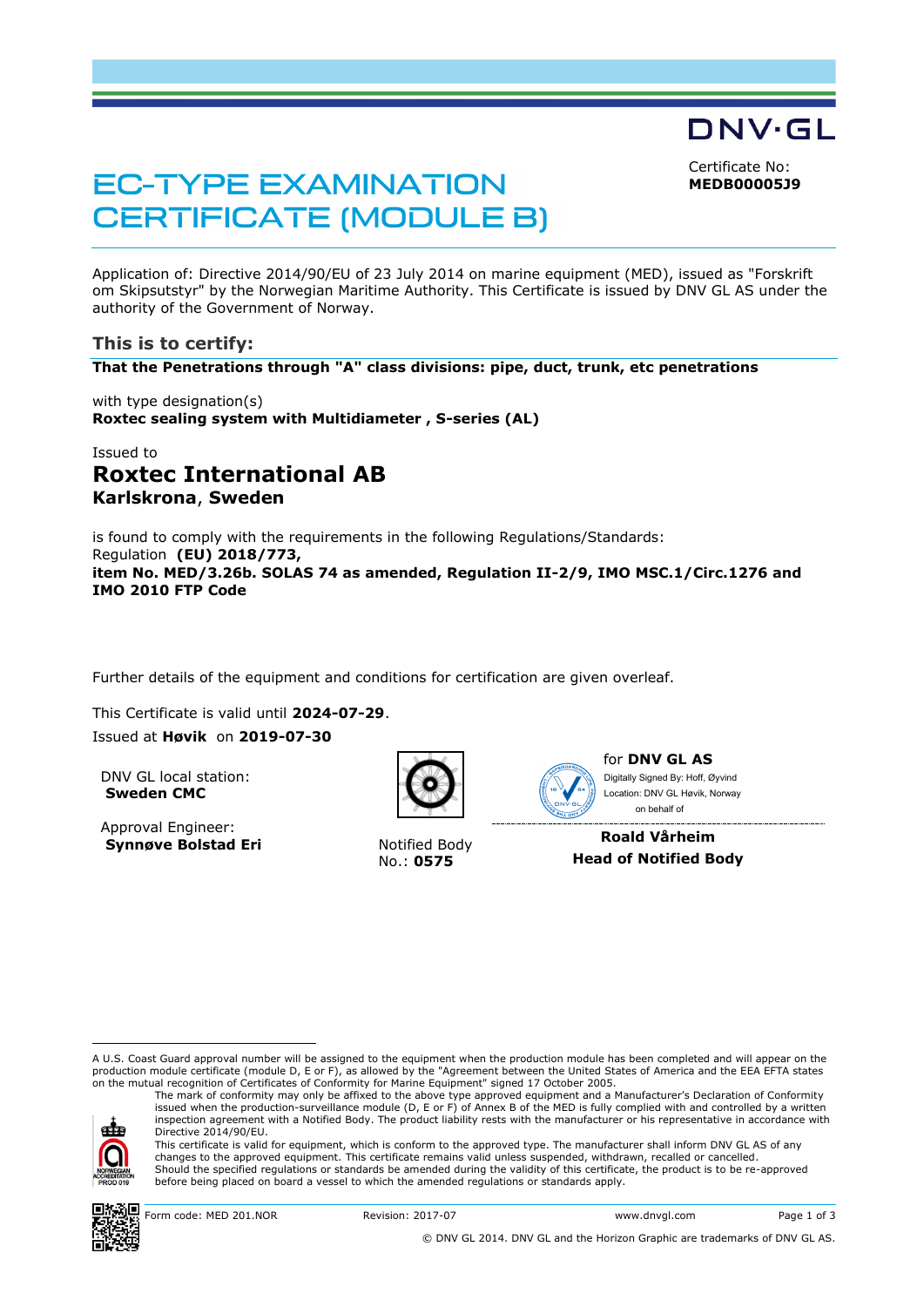#### **Product description**

"Roxtec sealing system with Multidiameter ™, S-series (Al)"

consisting of Roxtec S-series aluminium frames (S, SO, SF, SFO, SR, SK, SRC r20, SRC r40, SBTB) in sizes 1-8 and combinations thereof, welded or bolted to an aluminium section. The S frame is filled with Roxtec (standard or EMC) halogen free RM modules. Assembled with Roxtec wedge kit or Roxtec EMC wedge kit.

Multidiameter ™ is a Roxtec technology based on sealing modules with removable layers.

# **Application/Limitation**

Approved for use as a single or bundle pipe penetration system in class A-0, A-15, A-30 and A-60 aluminium bulkhead and deck as follows:

| Steel pipes:                 | OD up to 54 mm, deck and bulkhead                        |
|------------------------------|----------------------------------------------------------|
| Copper pipes:                | OD up to 57 mm. deck and bulkhead                        |
| Bundle pipes (Cu and steel): | OD up to 32 mm for bulkhead and OD up to 50 mm for deck. |

Deck or bulkhead to be insulated with approved insulation according to classification covering the edge of the aluminium frame. See insulation drawing specified in the Type Approval Documentation. For fire class A-0, A-15 and A-30, the sleeve and pipes are to be insulated as for class A-60 and in addition the division is to be insulated at least 200 mm around the penetration.

The penetration system is not to be used for penetrating boundaries of tanks.

The insulation materials used have to be approved according to the Marine Equipment Directive and bear the Mark of Conformity.

Each product is to be supplied with its manual for installation and maintenance.

#### **Type Examination documentation**

Test report No. PG 11898, Serial No. 11923 dated 17 April 2009 from DIFT,Copenhagen Denmark Test report No. PG 11955, Serial No. 11979 dated 17 April 2009 from DIFT,Copenhagen Denmark. Test report No. P603001 dated 23 january 2007 from SP, Sweden. Test report No. P603000 dated 27 January 2007 from SP, Sweden.

Drawing No. S1017332 Rev. 0 dated 15 May 2009 from Roxtec International AB (Insulation drawing).

#### **Tests carried out**

Tested according to IMO FTPC Part 3 and in compliance with IMO 2010 FTP Code Ch. 8.

#### **Marking of product**

The product or packing is to be marked with name and address of manufacturer, type designation, firetechnical rating, Mark of Conformity and USCG approval number if applicable (see page 1).